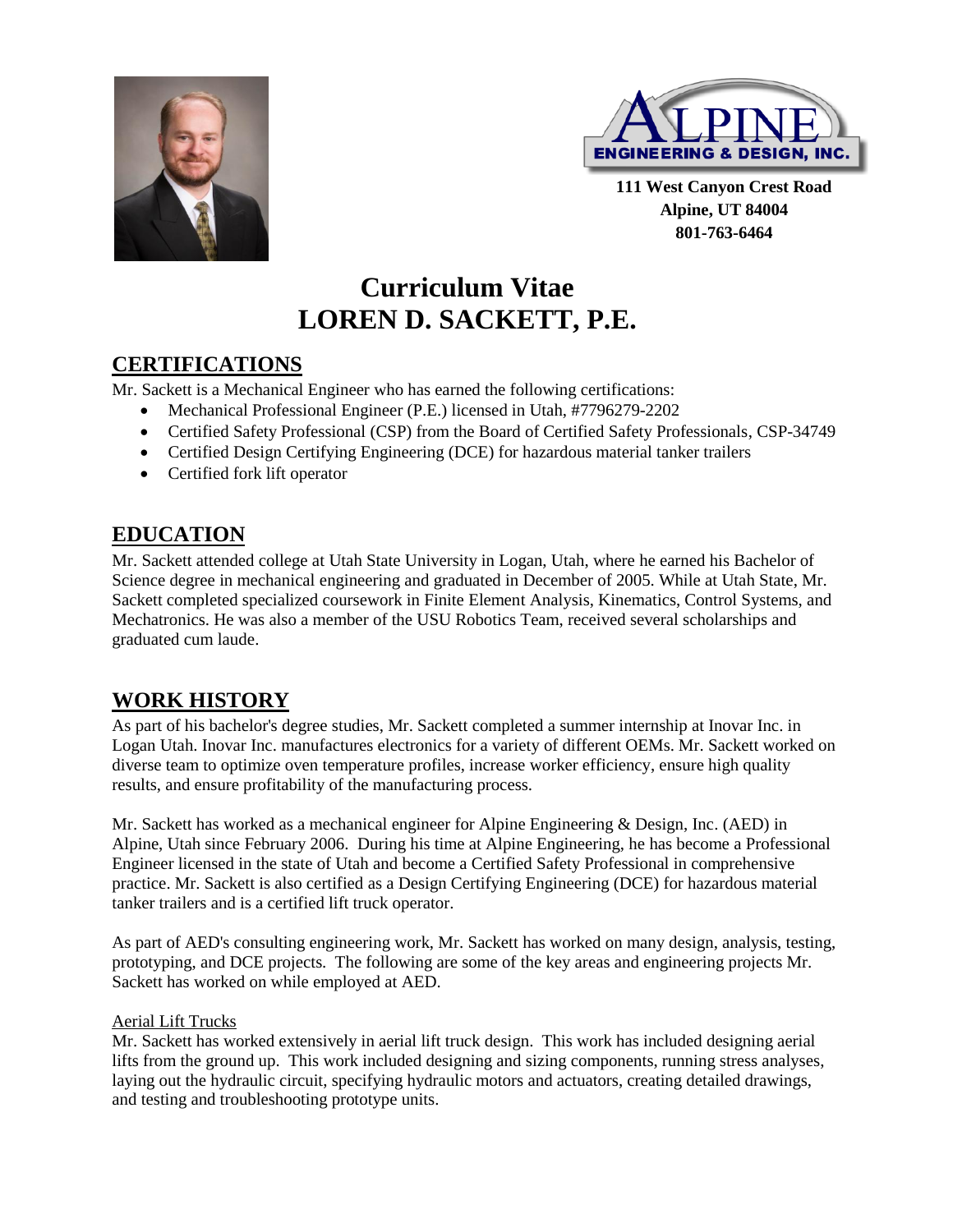#### Hazardous Material Tanker Trailers

Mr. Sackett has also worked extensively in the hazardous material tanker trailer industry as a Design Certifying Engineer (DCE). His work included verifying compliance to the U.S. Code of Federal Regulations (CFR) and Department of Transportation (DOT) regulations regarding the repair and modification of hazardous material tanker trailers. He has also performed detailed analyses of full trailer designs to verify the strength of the trailer in various situations.

#### Miscellaneous Dump and Flat-Bed Trailers

Mr. Sackett has designed, analyzed, and modified the design for many different trailers, including sidedump trailers, end-dump trailers, and flat-bed trailers. This work included stress analysis using hand calculations and FEA, sizing components, choosing materials, specifying welds, specifying fasteners, and making detail drawings.

#### Amusement Park Rides

Mr. Sackett has designed, performed stress analysis using hand calculations and FEA, sized components, chose materials, specified welds, specified fasteners, made detail drawings, and ensured the designs met regulatory requirements for a number of amusement rides. Mr. Sackett has also worked on the ensuring standards compliance TUV, ANSI, etc. for powered zip-line rides at unique installations.

### **THE FOLLOWING IS A SAMPLING OF PROJECTS MR. SACKETT HAS WORKED ON**

### Design Projects

- Designed a material placer for use in road construction
- Designed automated refuse truck lifting arm mechanisms
- Designed and analyzed a rear impact guard
- Designed a truck-mounted crane
- Designed a spring-assist mechanism for liftgates
- Designed a mechanism for moving bariatric patients to and from hospital beds
- Designed a food smoking device
- Designed a trailer tarping system
- Designed a roll-off platform for transporting a tank

### Analysis Projects

- Utilized finite element analysis (FEA) to analyze a hydroponic grow pod support structure
- Utilized finite element analysis to analyze a rear impact guard
- Utilized finite element analysis to analyze a work platform for repairing aircraft
- Analyzed the design of a specialized wrench for use in the drilling/mining industry
- Utilized finite element analysis to analyze a trailer hitch
- Analyzed the stresses in a tilted drilling mast
- Analyzed the stresses in the deck supporting a water tank
- Safety analysis of a trailer-mounted conveyor system
- Utilized finite element analysis to analyze a quarter frame end dump trailer
- Utilized finite element analysis to determine the deflection of different window pane spacers
- Utilized finite element analysis to analyze the design of a semi-trailer jack stand
- Utilized finite element analysis to analyze a steerable jeep for use in the heavy-haul industry
- Safety analysis of tire machine

### Testing Projects

- Set up a machine for testing rear impact guards
- Tested the strength of a horizontal life line anchor